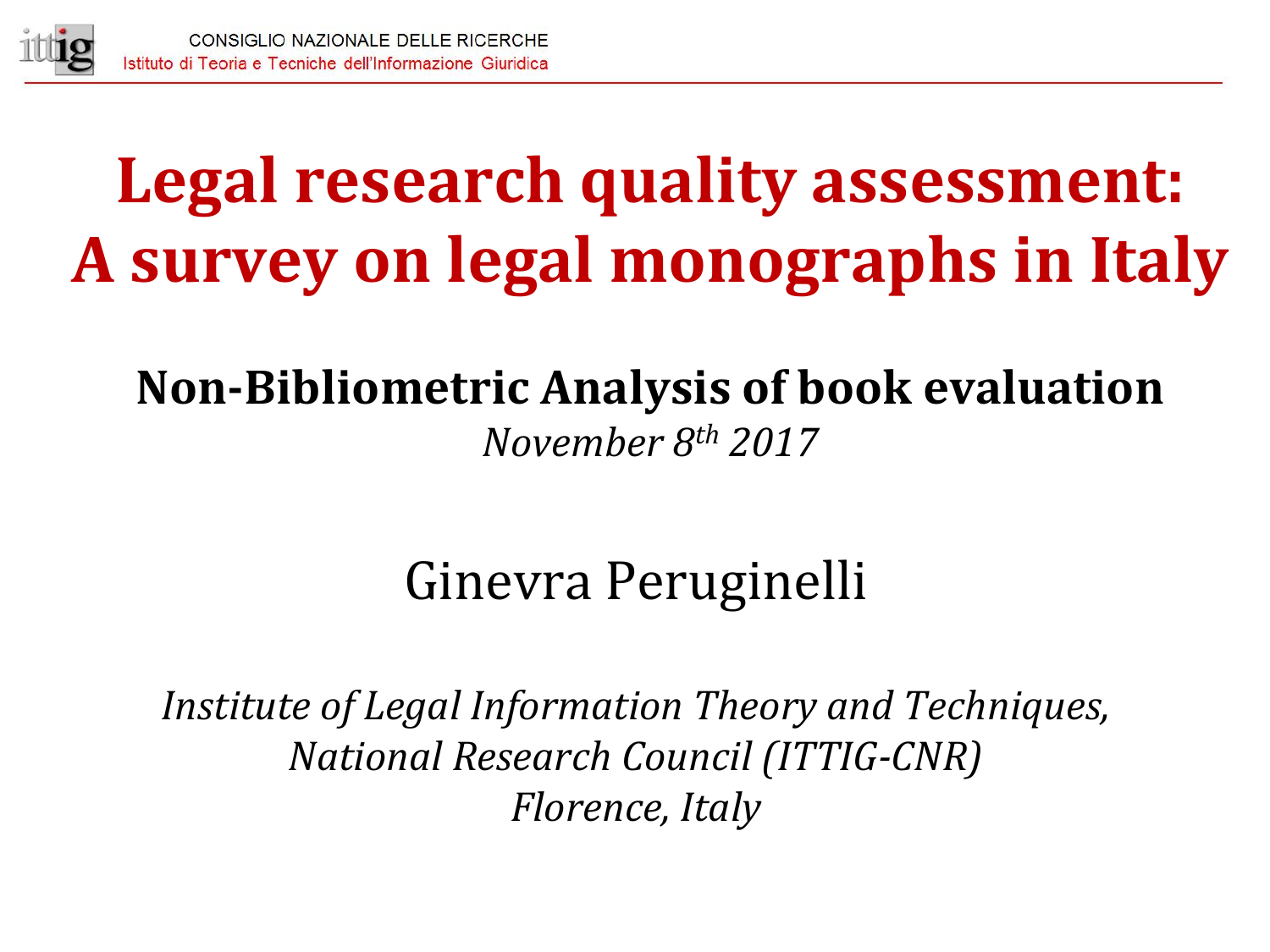

# **The role of legal scholarship**

Essential role of legal literature in the global context

- Link to legal practice
- Influence and connection with other disciplines
- Methodological diversity and interdisciplinary nature
- Impact and implications on society, for the development of new policies and legislation.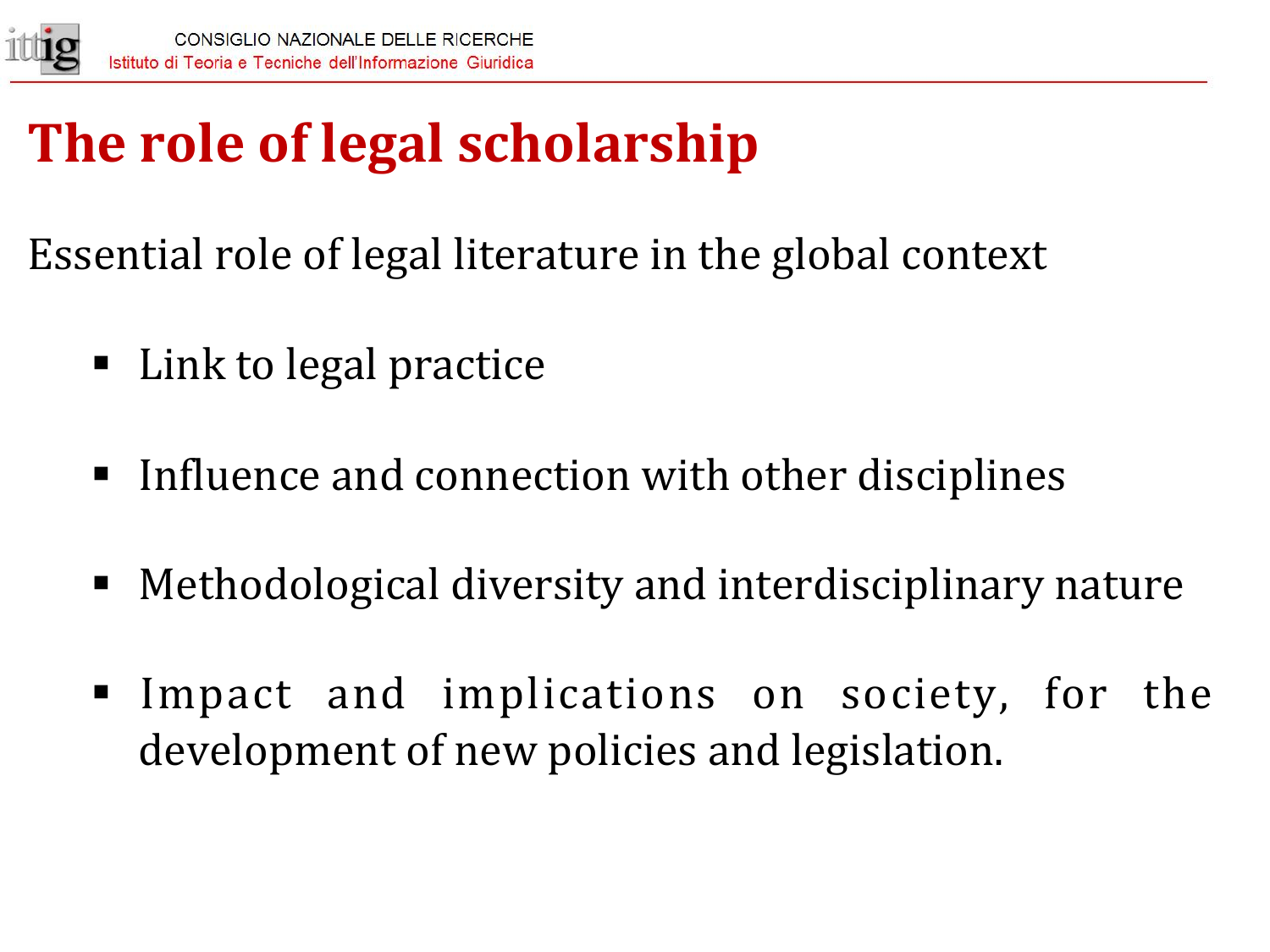

# **Typologies of legal scholarship**

- Journal article
- § **Monograph**
- Contribution in edited volumes
- Contribution in conference proceedings
- Case note
- § Commentaries
- Contribution on encyclopedias
- Critical edition
- Review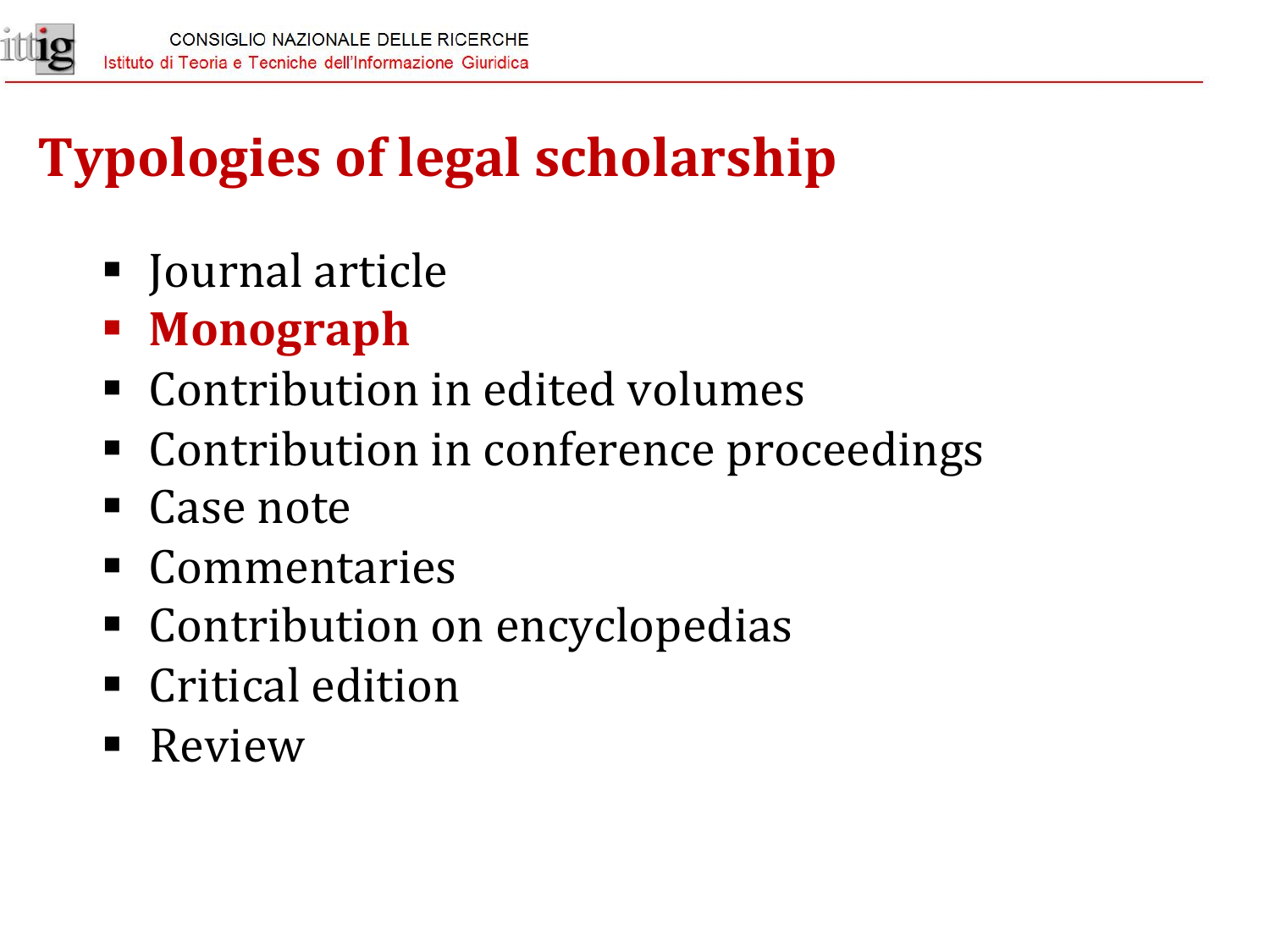

# **The project**

**Funded** by ANVUR - Agenzia per la Valutazione del Sistema Universitario e della Ricerca 

**Research question**: Opportunity to identify specific indicators to support the evaluation of the quality of legal monographs (*informed peer review*) 

#### **Research methodology:**

- **National survey**, via a questionnaire for legal scholars  $(4.700)$  + focus groups on specific topics.
- International Survey via LERU (quite difficult to reach the League)
- Comparative analysis (France, England, The Netherlands).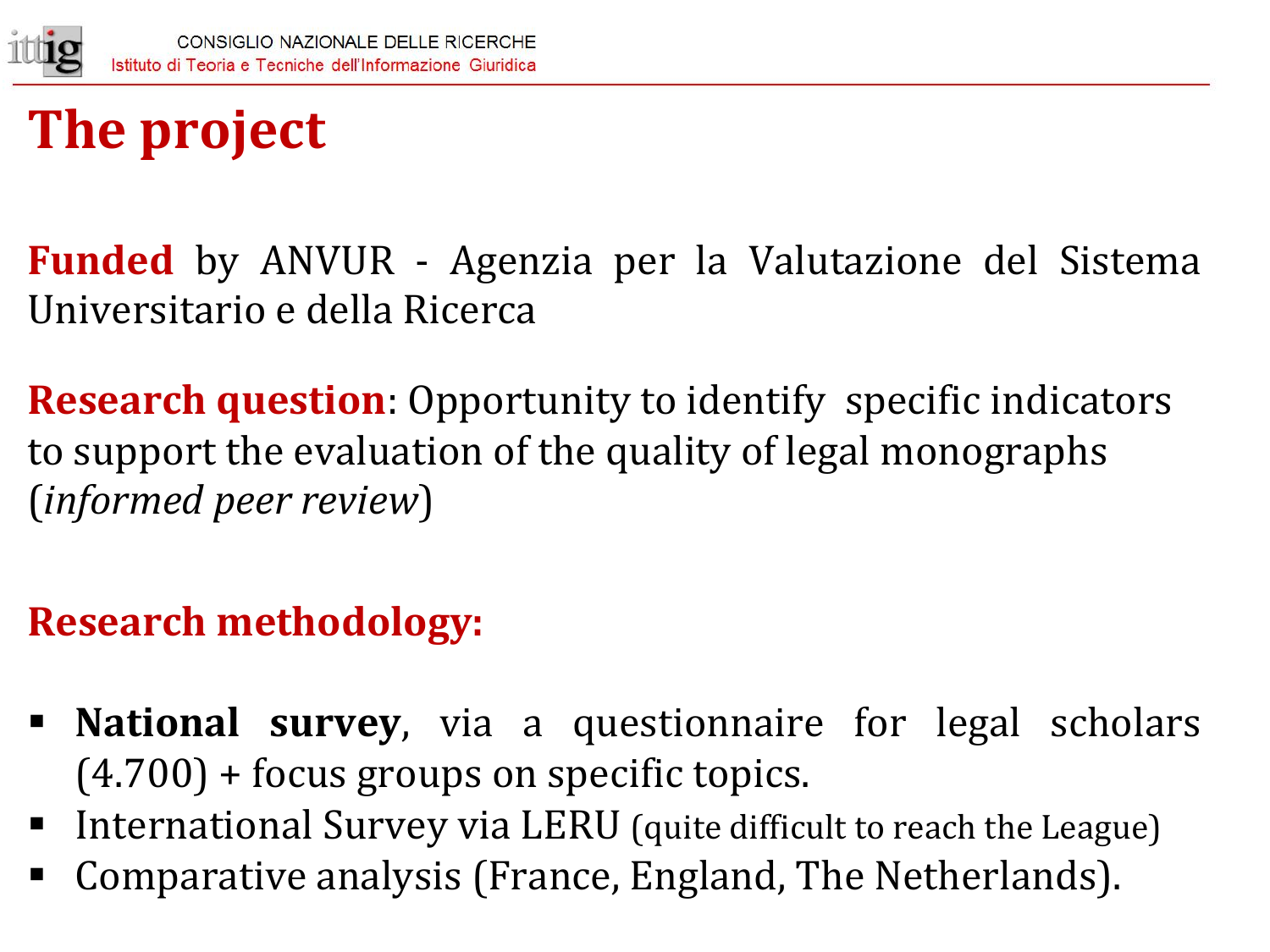

## **The national survey**

- 4.645: Invitation sent
- 4.501: Invitation arrived
- 1.241: Answers received (26% of the target population)

#### **Three sections:**

- 1. Experience and knowledge of respondents
- 2. Indicators of the assessment of legal monographs
	- Definition of legal monographs
	- **Quality and impact indicators for legal monographs**
	- Focus of specific aspects of indicators (ranking of publishers and series, usefulness of citation databases...
- 3. General information on respondents

*Free comments space available*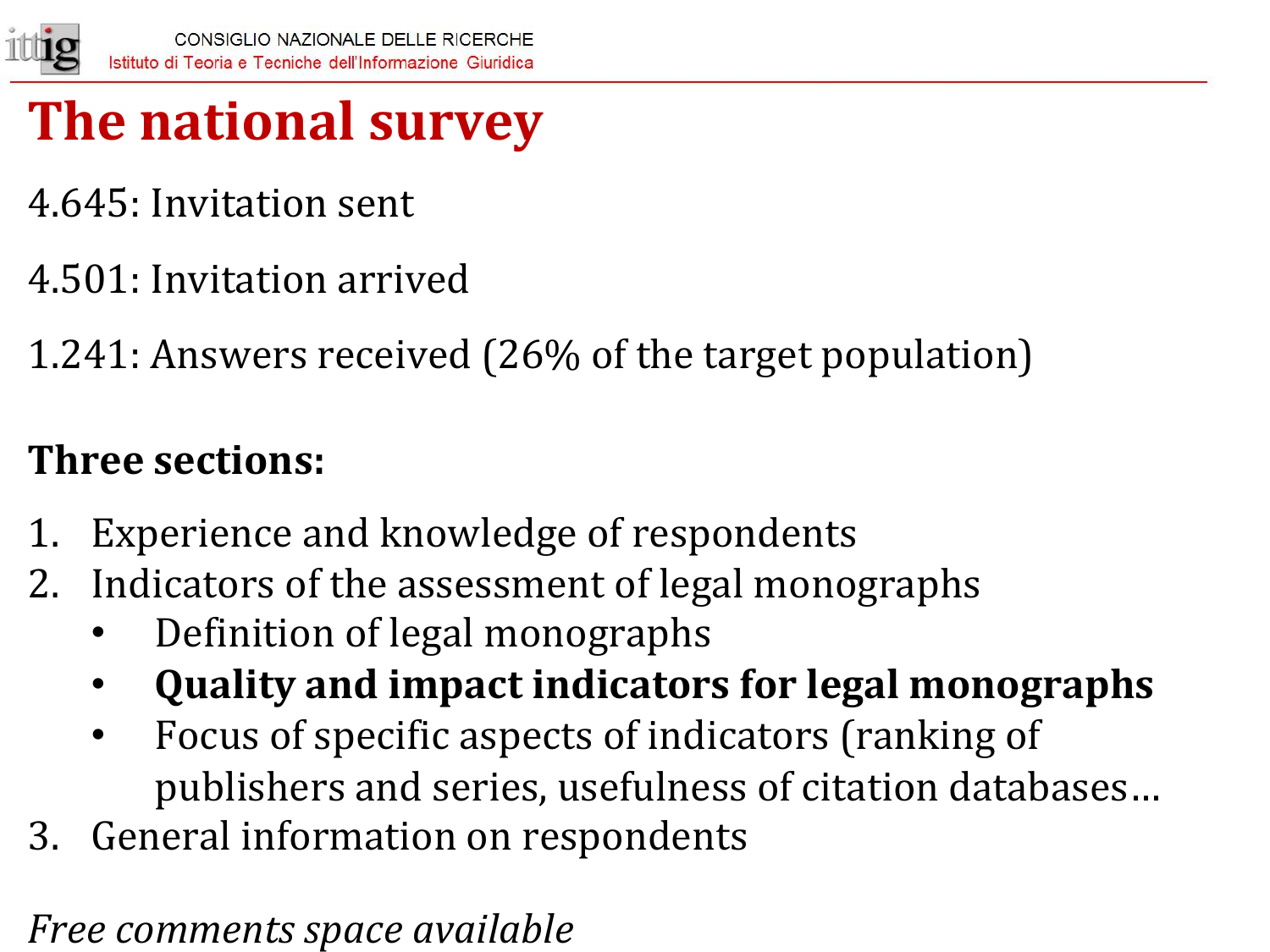

#### **Distribution according to areas of law**

| Areas of law                                | <b>MIUR</b><br>staff | Invited | <b>Respondents</b> | Response rate (%) |
|---------------------------------------------|----------------------|---------|--------------------|-------------------|
| <b>IUS01 - Private Law</b>                  | 688                  | 677     | 143                | 21,12             |
| <b>IUS02 - Comparative Private Law</b>      |                      |         |                    |                   |
| IUS03 - Agri-food Law                       | 162                  | 161     | 43                 | 26,71             |
| <b>IUS04 - Business law</b>                 | 41                   | 40      | 12                 | 30,00             |
| <b>IUS05 - Economics Law</b>                | 408                  | 390     | 113                | 28,97             |
| <b>IUS06 - Navigation and Air Law</b>       | 66                   | 65      | 22                 | 33,85             |
| <b>IUS07 - Labour Law</b>                   | 47                   | 45      | 9                  | 20,00             |
| <b>IUS08 - Constitutional Law</b>           | 295                  | 294     | 77                 | 26,19             |
| <b>IUS09 - Public Law</b>                   | 234                  | 230     | 73                 | 31,74             |
| <b>IUS10 - Administrative law</b>           | 285                  | 277     | 39                 | 14,08             |
| <b>IUS11 - Ecclesiastical and Canon Law</b> | 422                  | 410     | 90                 | 21,95             |
| <b>IUS12 - Tax Law</b>                      | 111                  | 109     | 33                 | 30,28             |
|                                             | 186                  | 184     | 40                 | 21,74             |
| <b>IUS13 - International Law</b>            | 265                  | 260     | 72                 | 27,69             |
| <b>IUS14 - European Union Law</b>           | 106                  | 103     | 33                 | 32,04             |
| <b>IUS15 - Civil Procedural Law</b>         | 199                  | 196     | 45                 | 22,96             |
| <b>IUS16 - Criminal Procedure</b>           | 185                  | 181     | 35                 | 19,34             |
| <b>IUS17 - Criminal Law</b>                 | 274                  | 273     | 66                 | 24,18             |
| <b>IUS18 - Roman and Ancient law</b>        | 235                  | 235     | 75                 | 31,91             |
| IUS19 - History of Medieval and Modern Law  |                      |         |                    |                   |
|                                             | 159                  | 157     | 58                 | 36,94             |
| IUS20 - Philosophy of Law                   | 229                  | 227     | 97                 | 42,73             |
| <b>IUS21 - Comparative Public Law</b>       | 132                  | 131     | 41                 | 31,30             |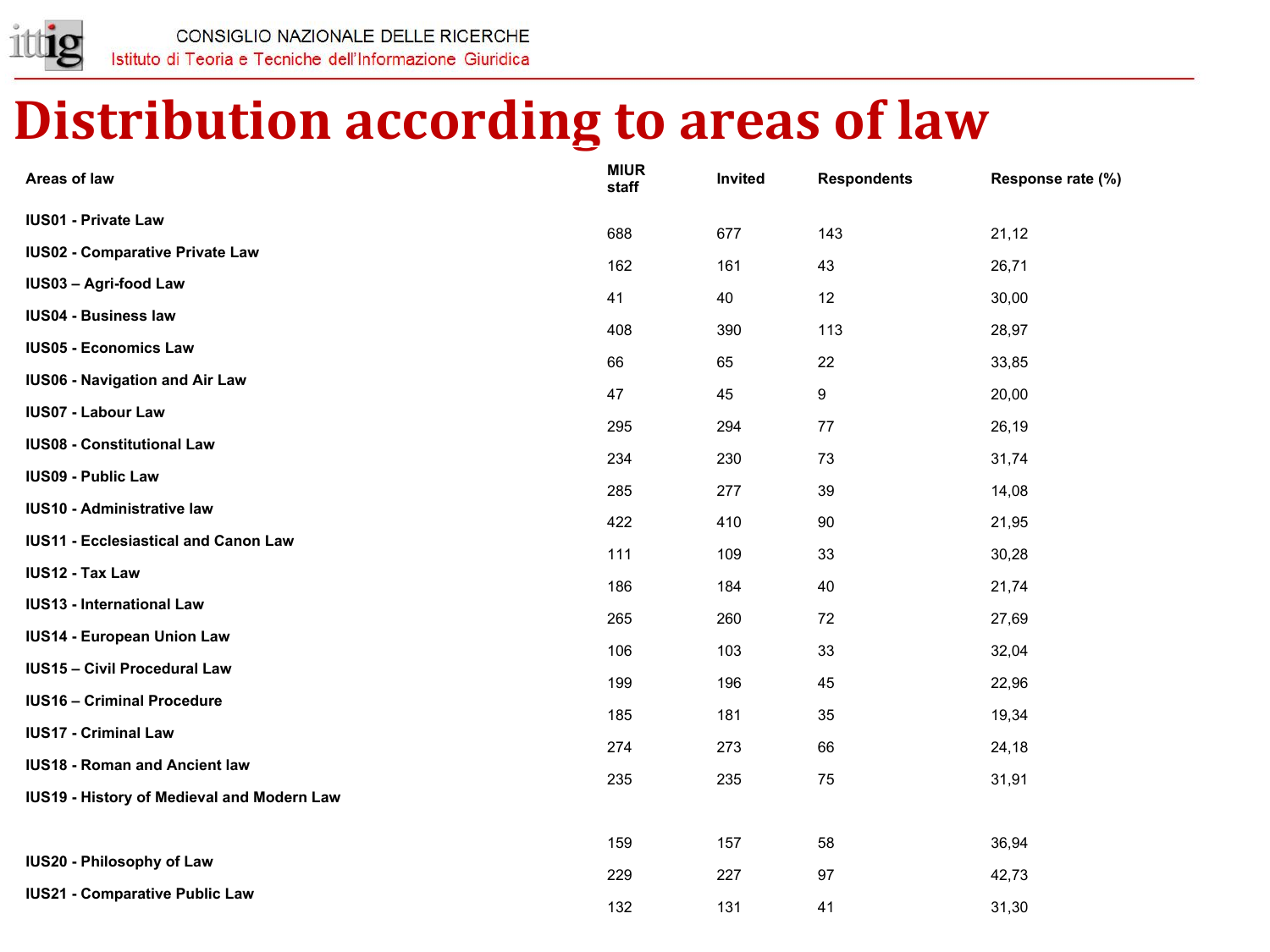

#### **Familiarity with bibliometrics**



0 Any knowledge 1 Poor knowledge 2 Fair knowledge 3 Average knowledge 4 Good knowledge 5 Excellent knowledge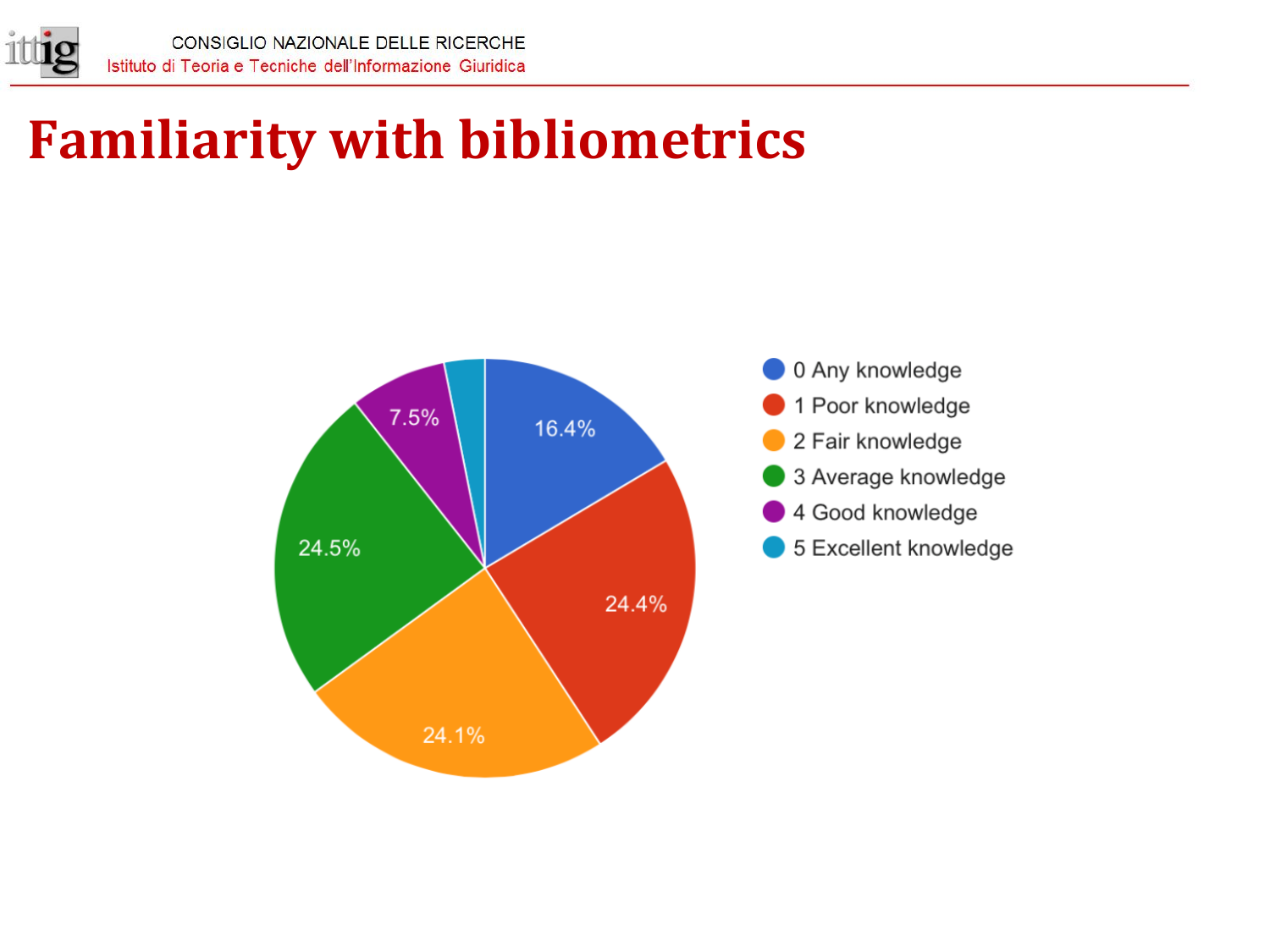

## **The 3 quality dimensions envisaged**

- Three different **dimensions of quality**:
- 1. the quality *tout court*
- 2. the impact and dissemination within the scientific community of a monograph ('impact on scientific community');
- 3. the societal impact of a monograph.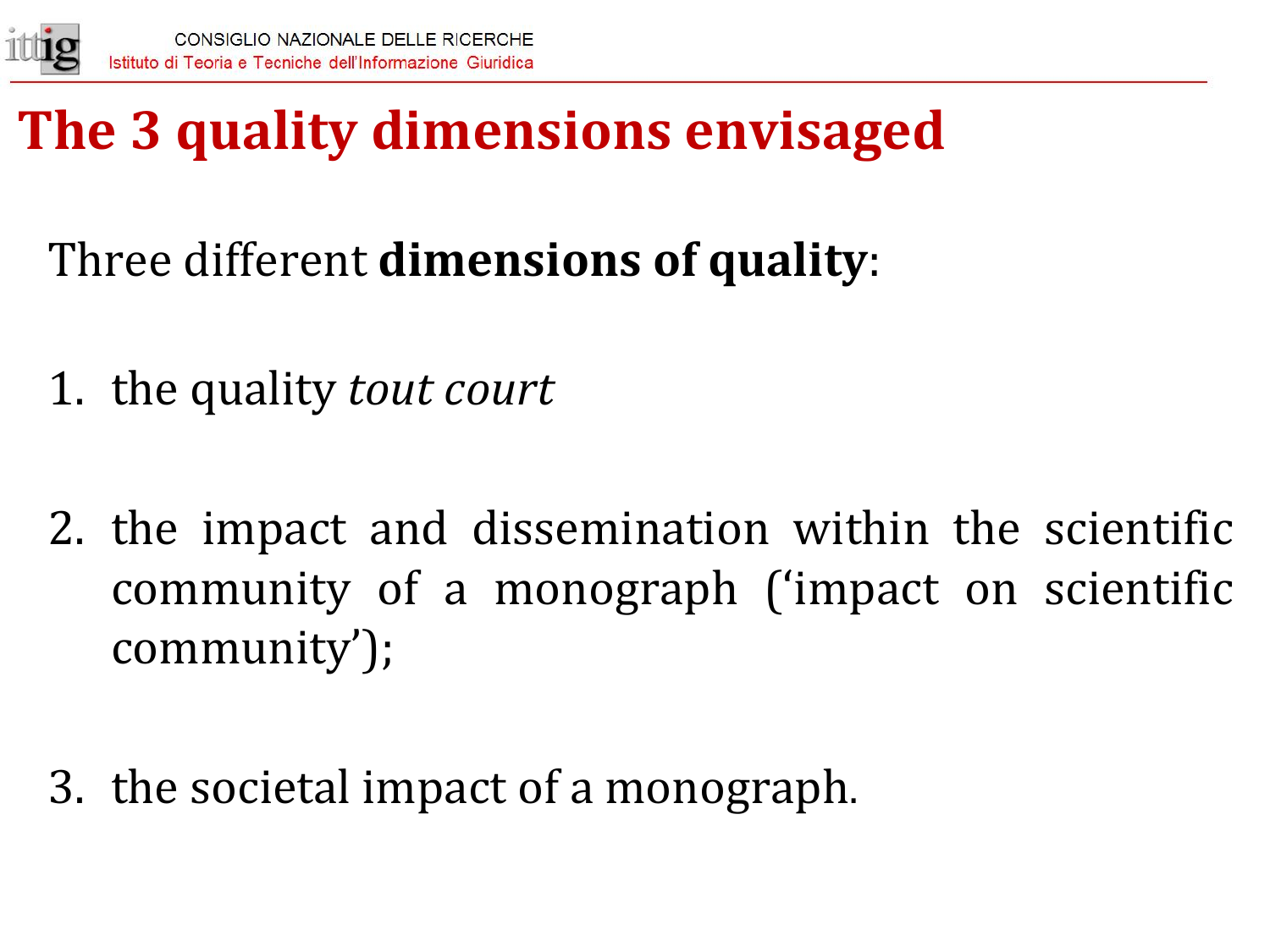

#### **Indicators for assessing the quality of legal monographs**

- Publisher
- Inclusion in a particular series with special characteristics (review process…)
- Availability in the catalogs of national and international libraries
- Indexing in existing citation databases (Web of Science, Scopus, SSRN ...)
- **EXTEDE:** Indexing in citation databases specifically created for the legal domain
- Number of citations received
- Reviews in scientific journals
- Reviews in specific scientific journals (only highly ranked journals)
- Reporting in scientific journals
- Reporting in specific scientific journals (only highly ranked journals)
- Comments and citations in no scientific sites (e.g. Newspapers)
- Number of copies sold
- Number of downloads in case of monograph available online
- Publishing cost covered by a research project financed on the basis of an evaluation process
- Quotes in policy documents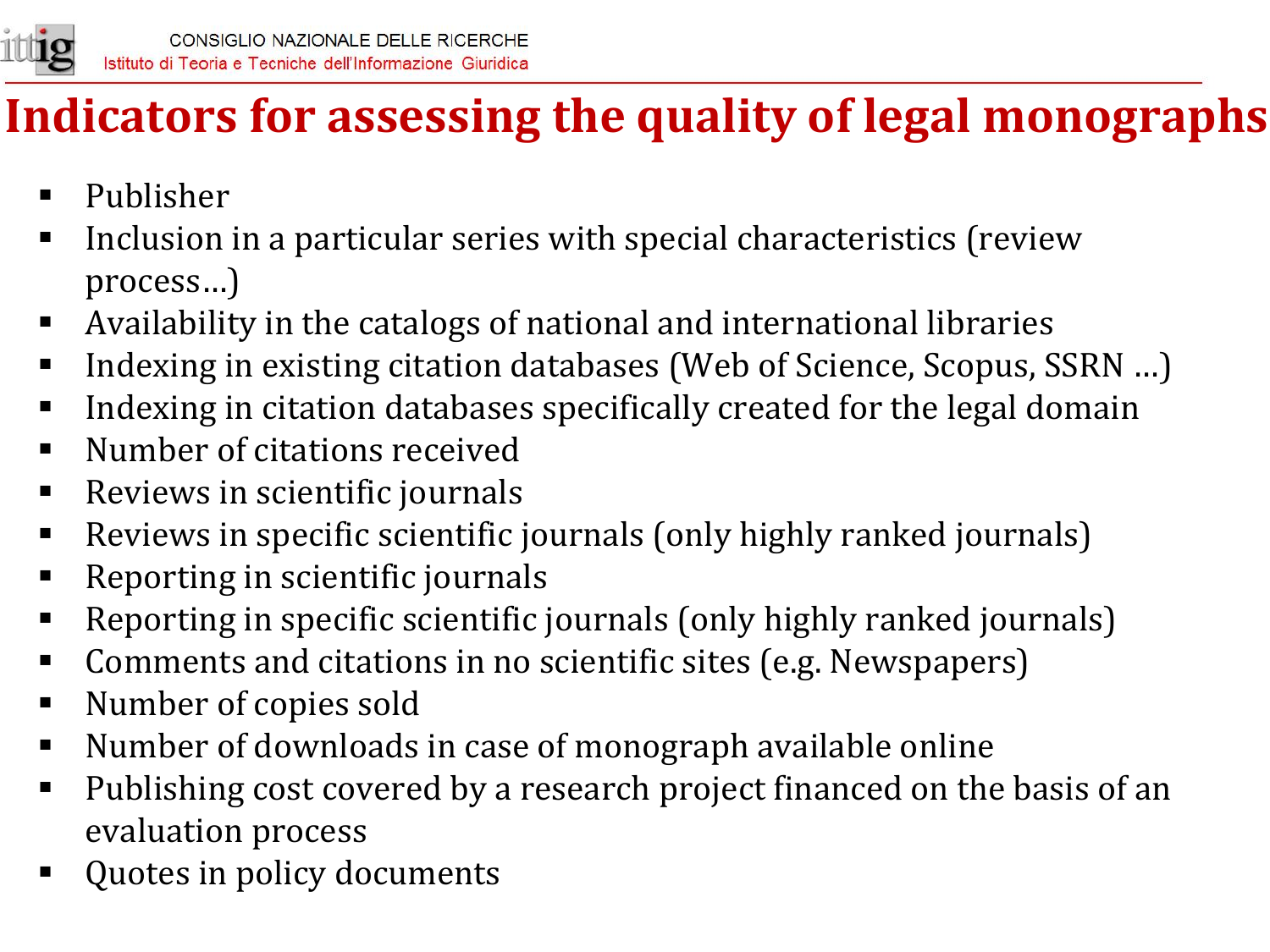

#### **The first five positions of indicators**

| <b>Quality</b>                                                                                                                | <b>Impact on scientific community</b>                                                                     | Societal impact                                                                                              |
|-------------------------------------------------------------------------------------------------------------------------------|-----------------------------------------------------------------------------------------------------------|--------------------------------------------------------------------------------------------------------------|
| $\sigma$ 1 Inclusion in a<br>particular series with<br>special characteristics<br>(review process)                            | Inclusion in a particular series with<br>special characteristics (review<br>process)                      | Availability in the catalogs of<br>national and international<br>libraries (except for the legal<br>deposit) |
| $\frac{1}{2}$  Publisher                                                                                                      | Availability in the catalogs of<br>national and international libraries<br>(except for the legal deposit) | Publisher                                                                                                    |
| $\frac{3}{2}$ Availability in the<br>catalogs of national<br>and international<br>libraries (except for<br>the legal deposit) | Publisher                                                                                                 | Inclusion in a particular<br>series with special<br>characteristics (review<br>process)<br>$\cdots$          |
| $\mathbf{A}$ Reviews in scientific<br>journals                                                                                | Reviews in scientific journals                                                                            | Download numbers in the<br>case of monograph available<br>online                                             |
| $\sim$ 5 Reporting in scientific<br>journals                                                                                  | Comments and citations in no<br>scientific sites                                                          | Number of copies sold                                                                                        |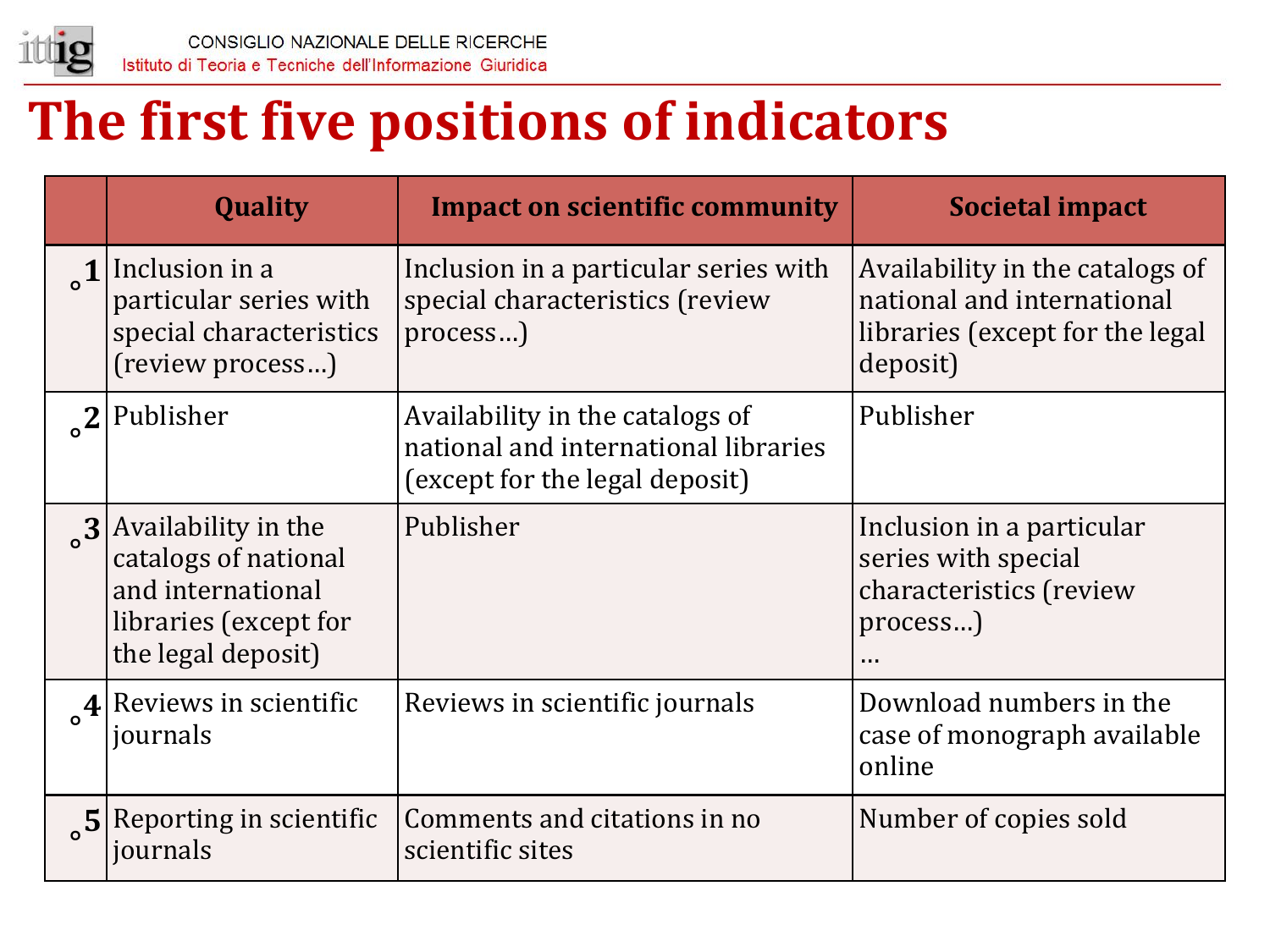

## **Ranking of indicators for the three dimensions**

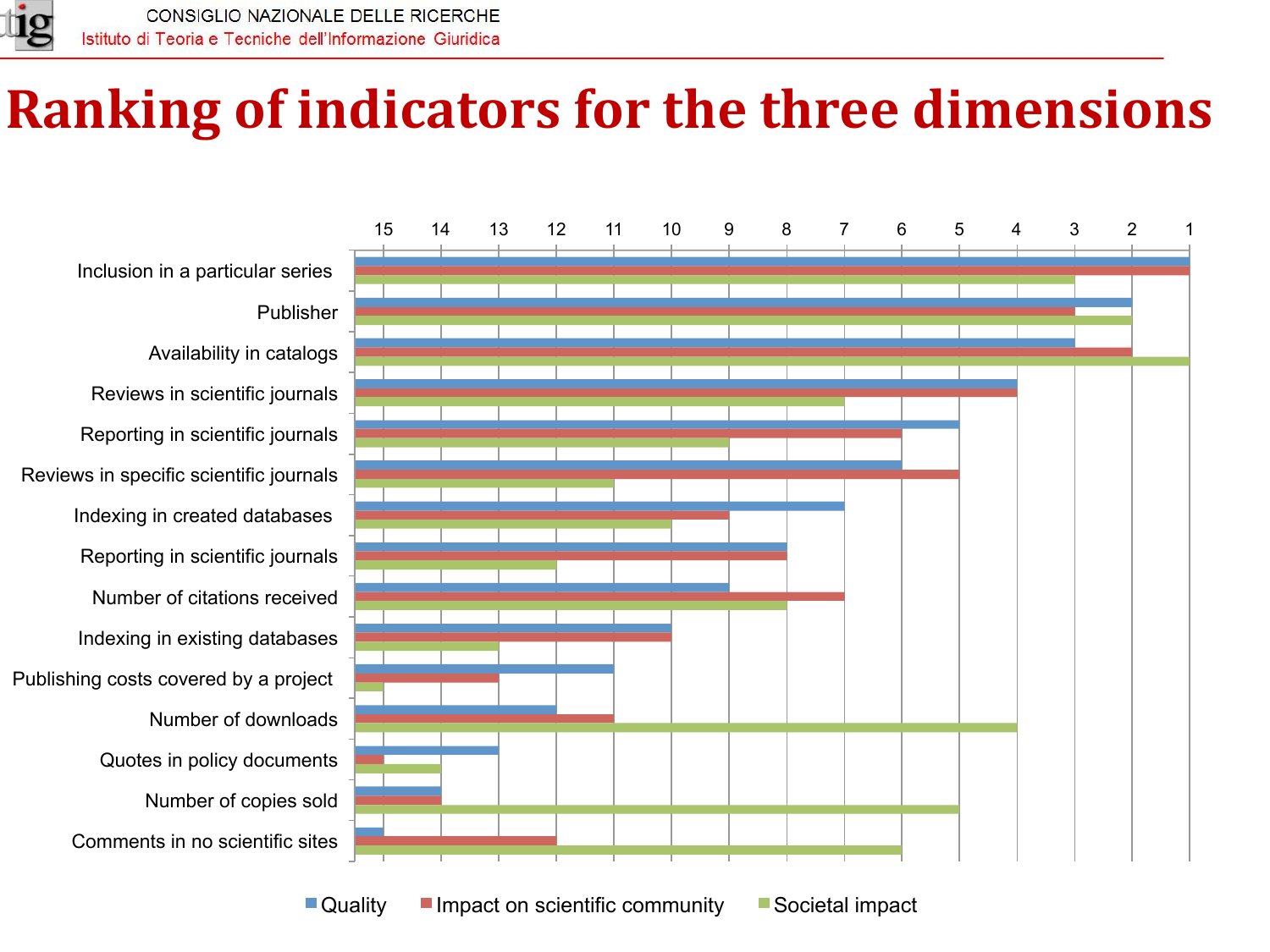

## **Position of top five indicators of quality according to each areas of law**

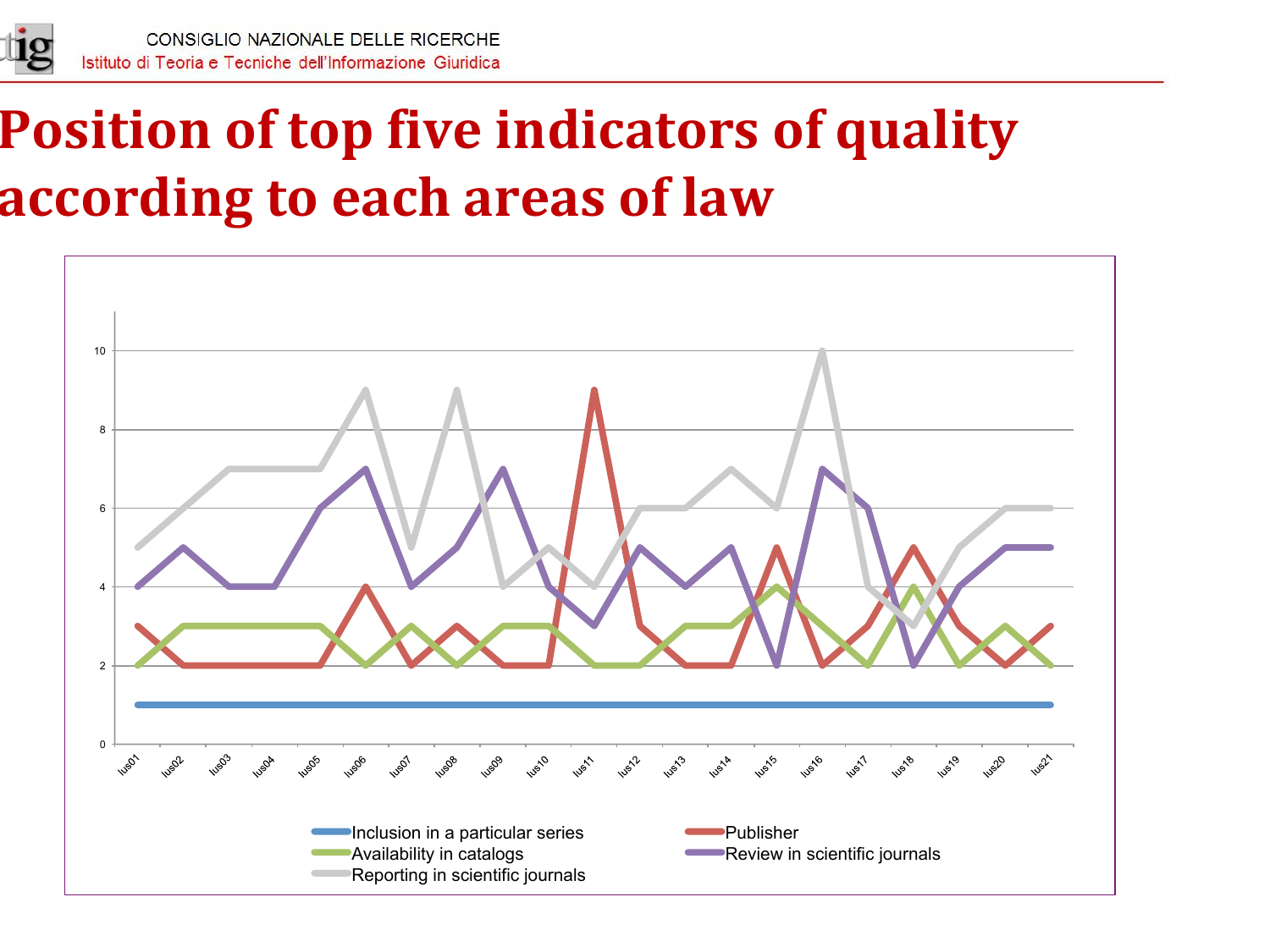

#### **Ranking of publisher**

Comparison between the answers to questions about the usefulness of a ranking of publishers and answers on the impact of the indicator 'Publisher' with reference to quality 



Usefulness of a ranking of publishers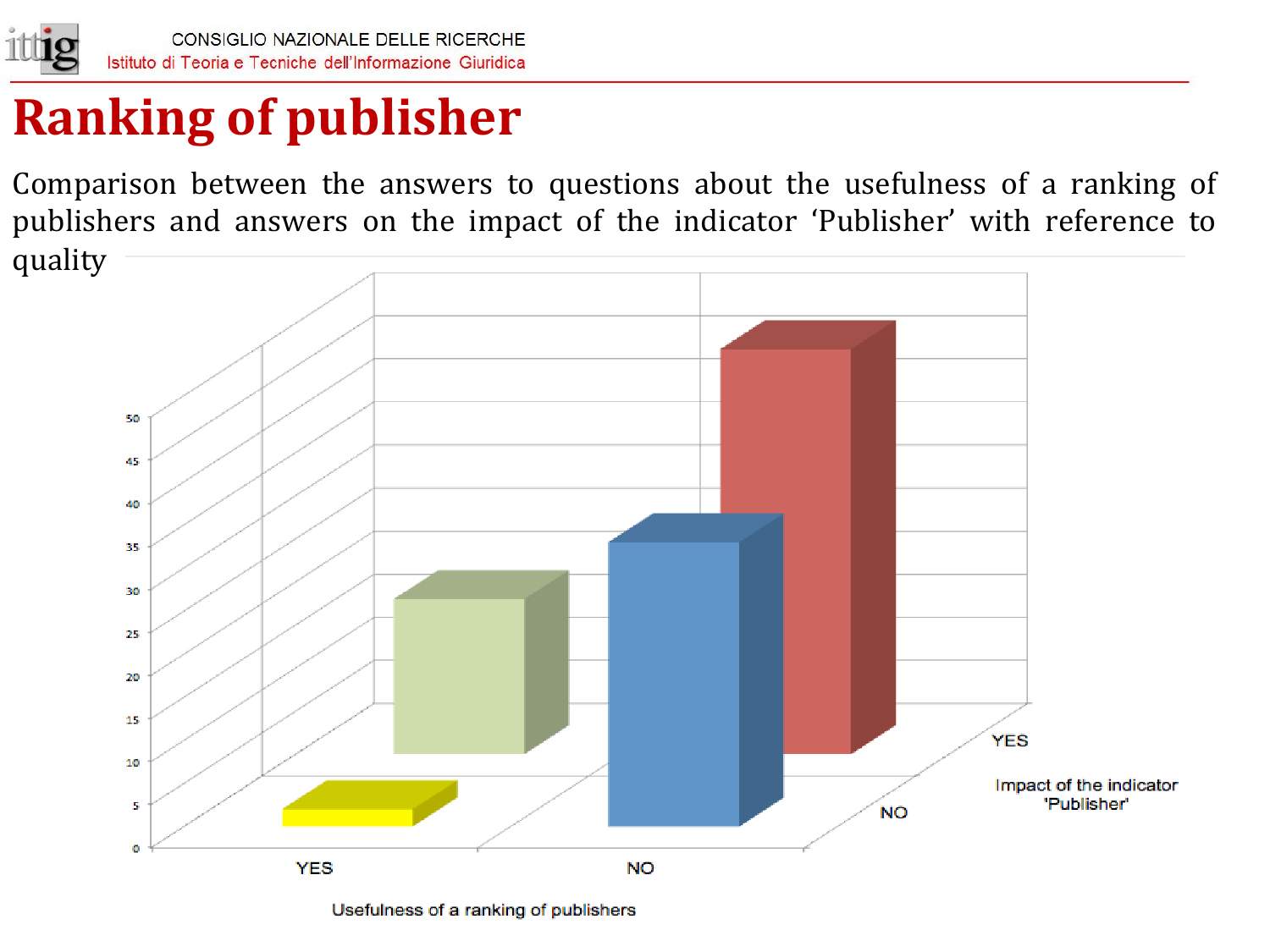

# **Food for thought**

- Monographs as the principal 'coin of the realm'
- Peer review (non-blind) as the standard for assessing the quality of legal monograph
- **Implicit recognition of publisher relevance but no** consensus to the formalization of ranking of publishers
- Internationalization: which value?
- Societal impact: hard to measure
- Lack of qualification of reviewers

... see more in G. Peruginelli, *Research Quality Evaluation: The Case of Legal Studies*, in A. Bonaccorsi (ed.), The Evaluation of Research in Social Sciences and Humanities. Lessons from the Italian Experience, Springer, 2018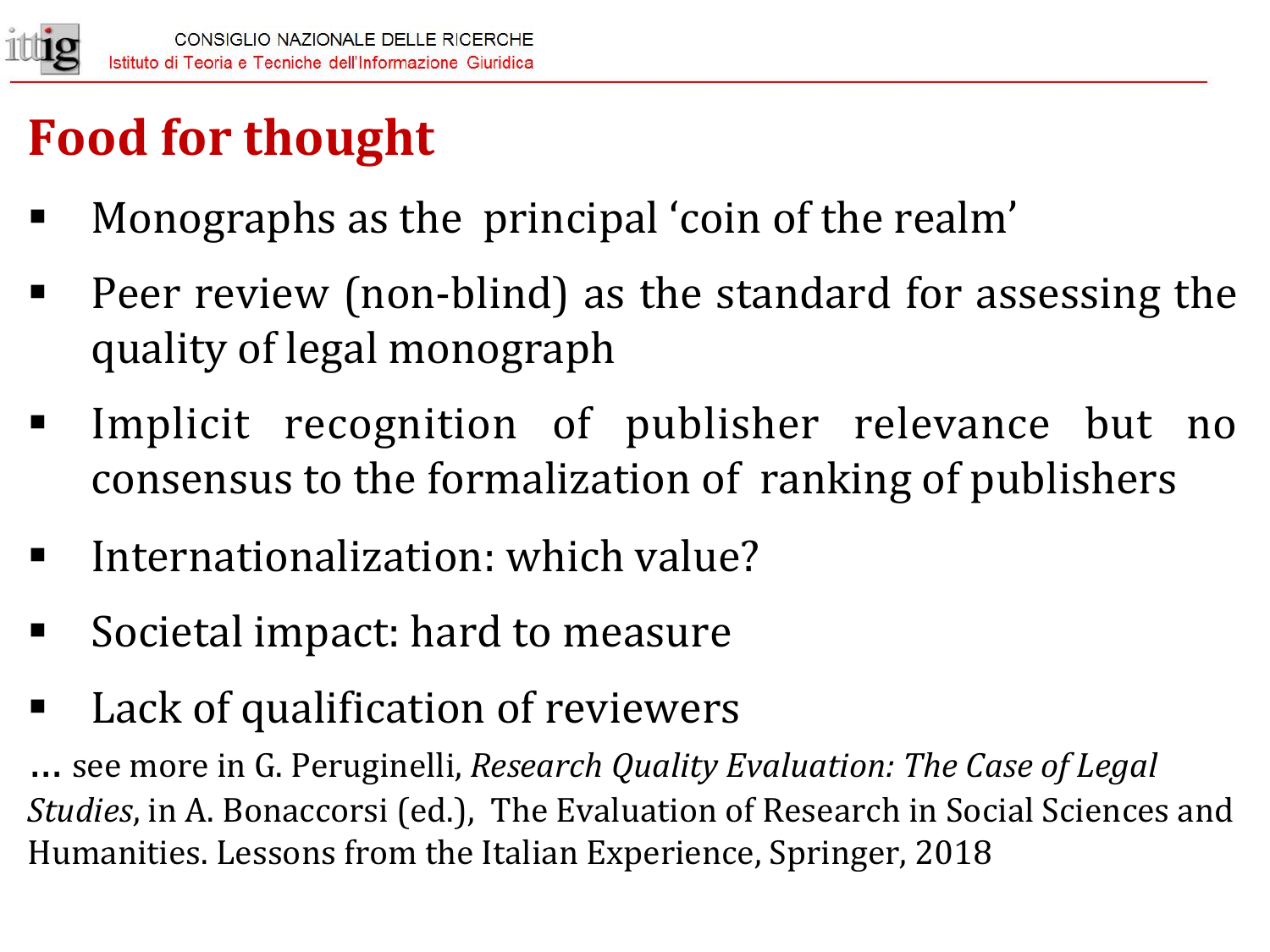

## **Key** elements to have in mind and to take **action**

- Quality indicators should not be imposed upon legal scholars in a top down way
- Need for transparency and accountability of legal evaluation process
- Desirable harmonisation of legal research assessment exercises at European level
- Leading role of legal scholars in order to avoid negative effects (restrictions on academic freedom, approval ...).